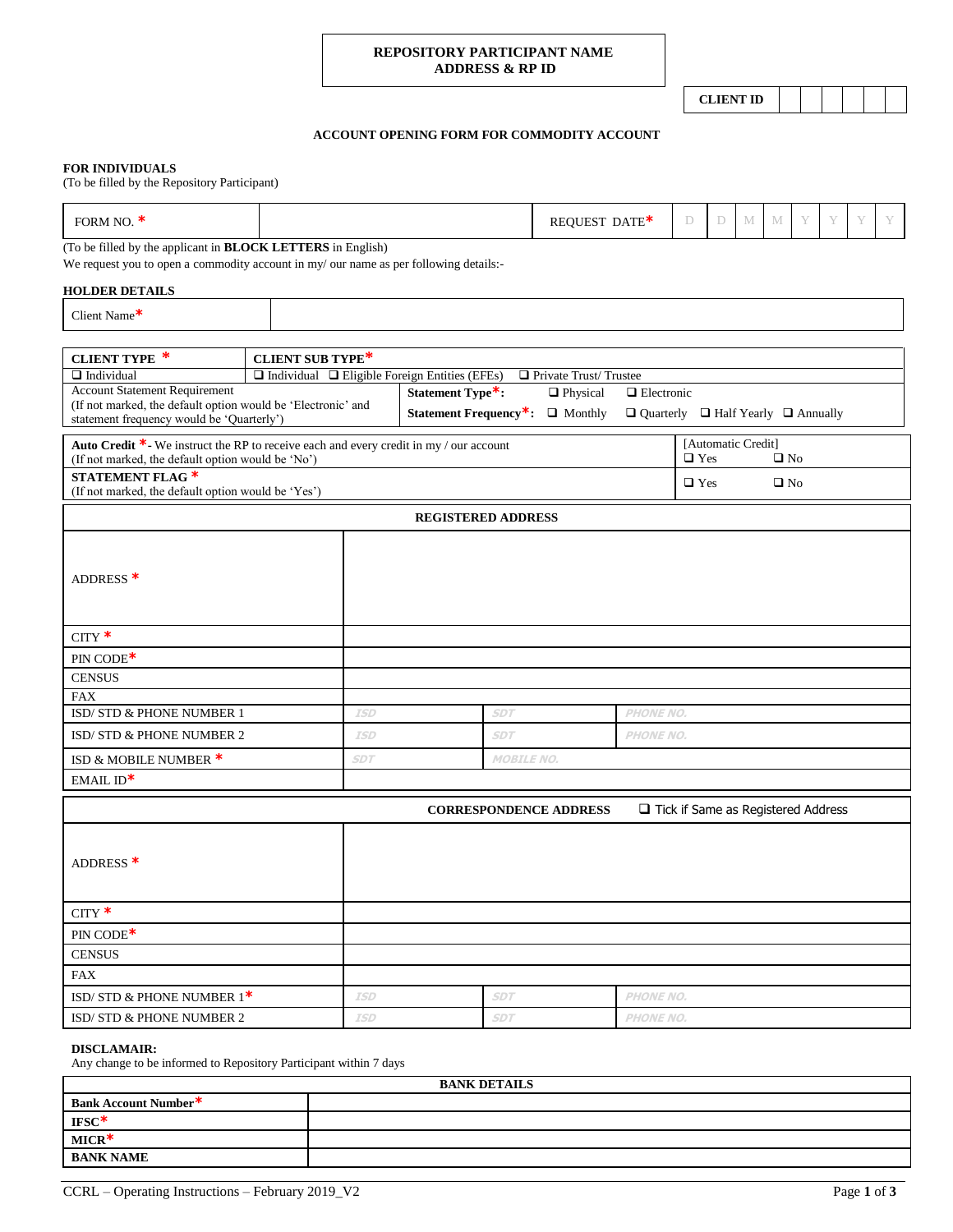| Account Type (Tick any one) *                                                                                          |                                                                                         | $\Box$ Savings                                        | $\Box$ Current                                                                                                                                                                                                                   | $\Box$ Overdraft                                                                                                                                                                                                                                                                                                                                                                                                                                                                                                                   |                                                    |
|------------------------------------------------------------------------------------------------------------------------|-----------------------------------------------------------------------------------------|-------------------------------------------------------|----------------------------------------------------------------------------------------------------------------------------------------------------------------------------------------------------------------------------------|------------------------------------------------------------------------------------------------------------------------------------------------------------------------------------------------------------------------------------------------------------------------------------------------------------------------------------------------------------------------------------------------------------------------------------------------------------------------------------------------------------------------------------|----------------------------------------------------|
| <b>Income Range*</b>                                                                                                   | <b>Income Range per annum:</b><br>$\Box$ Up to Rs.1,00,000<br>10,00,001 to Rs 25,00,000 |                                                       | □ Rs 1,00,001 to Rs 5,00,000<br>Rs 25,00,001 Rs 10,000,000                                                                                                                                                                       | □ Rs 5,00,001 to 10,00,000<br>$\Box$ More than Rs 10,000,001                                                                                                                                                                                                                                                                                                                                                                                                                                                                       | $\square$ Rs                                       |
|                                                                                                                        |                                                                                         |                                                       | <b>DOCUMENTS</b>                                                                                                                                                                                                                 |                                                                                                                                                                                                                                                                                                                                                                                                                                                                                                                                    |                                                    |
| $PAN.*$                                                                                                                |                                                                                         |                                                       |                                                                                                                                                                                                                                  |                                                                                                                                                                                                                                                                                                                                                                                                                                                                                                                                    |                                                    |
| DATE OF BIRTH <sup>*</sup>                                                                                             | D                                                                                       | D<br>M<br>M                                           | Y<br>Y<br>Y<br>Y                                                                                                                                                                                                                 |                                                                                                                                                                                                                                                                                                                                                                                                                                                                                                                                    |                                                    |
| PROOF OF IDENTITY TO BE PROVIDED BY APPLICANT.<br>(Please specify)                                                     |                                                                                         |                                                       | PLEASE SUBMIT ANY ONE OF THE FOLLOWING DOCUMENTS & TICK ( $\sqrt{ }$ ) AGAINST THE DOCUMENT ATTACHED:<br>$\Box$ PAN $\Box$ UID (AADHAR) $\Box$ ANY OTHER PROOF OF ADDESS DOCUMENT (as listed in check list for filling KYC form) |                                                                                                                                                                                                                                                                                                                                                                                                                                                                                                                                    |                                                    |
| <b>PROOF OF ADDRESS TO BE PROVIDED BY APPLICANT.</b><br>KYC form)<br>(Please specify)<br>* Not more than 3 Months old. |                                                                                         |                                                       | PLEASE SUBMIT ANY ONE OF THE FOLLOWING DOCUMENTS & TICK $(\sqrt{)}$ AGAINST THE DOCUMENT ATTACHED.<br>$\hfill\Box$ LATEST BANK ACCOUNT STATEMENT $\hfill\Box$ LATEST TELEPHONE BILL (ONLY LAND LINE)                             | <b>LATEST ELECTRICITY BILL</b><br><b>Q REGISTERED LEASE/SALE AGREEMENT OF OFFICE PREMISES Q ANY OTHER PROOF OF ADDESS DOCUMENT</b> (as listed in check list for filling                                                                                                                                                                                                                                                                                                                                                            |                                                    |
|                                                                                                                        |                                                                                         |                                                       | Details of Authorized Representative for Deposit / Withdrawal                                                                                                                                                                    |                                                                                                                                                                                                                                                                                                                                                                                                                                                                                                                                    |                                                    |
|                                                                                                                        |                                                                                         | <b>Authorized Person</b> (Specific person/s only) $*$ |                                                                                                                                                                                                                                  | Aadhar No.                                                                                                                                                                                                                                                                                                                                                                                                                                                                                                                         |                                                    |
|                                                                                                                        |                                                                                         |                                                       |                                                                                                                                                                                                                                  |                                                                                                                                                                                                                                                                                                                                                                                                                                                                                                                                    |                                                    |
|                                                                                                                        |                                                                                         |                                                       |                                                                                                                                                                                                                                  |                                                                                                                                                                                                                                                                                                                                                                                                                                                                                                                                    |                                                    |
|                                                                                                                        |                                                                                         |                                                       |                                                                                                                                                                                                                                  |                                                                                                                                                                                                                                                                                                                                                                                                                                                                                                                                    |                                                    |
|                                                                                                                        |                                                                                         |                                                       |                                                                                                                                                                                                                                  |                                                                                                                                                                                                                                                                                                                                                                                                                                                                                                                                    |                                                    |
|                                                                                                                        |                                                                                         |                                                       | Or - Anyone apart from list $\Box$ (To mark if opted to keep any other person not specified above)<br>If anyone else tick box is not marked and Specific person/s field is left blank, it will be default anyone else)           |                                                                                                                                                                                                                                                                                                                                                                                                                                                                                                                                    |                                                    |
|                                                                                                                        |                                                                                         |                                                       | <b>DECLERATION</b><br>or suppression of any material information will render my account liable for termination and suitable action.                                                                                              | I have received and read the Rights and Obligations document and terms & conditions and agree to abide by and be bound by the same and by the Bye Laws of CCRL as<br>are in force from time to time. I declare that the particulars given by me above are true and to the best of my knowledge as on the date of making this application. I agree<br>and undertake to intimate the RP any change(s) in the details / Particulars mentioned by me in this form. I further agree that any false / misleading information given by me |                                                    |
| Date: $\_\_$                                                                                                           |                                                                                         |                                                       |                                                                                                                                                                                                                                  |                                                                                                                                                                                                                                                                                                                                                                                                                                                                                                                                    |                                                    |
| Name*                                                                                                                  |                                                                                         |                                                       |                                                                                                                                                                                                                                  |                                                                                                                                                                                                                                                                                                                                                                                                                                                                                                                                    | <b>Please affix recent</b>                         |
| Signature*                                                                                                             |                                                                                         |                                                       |                                                                                                                                                                                                                                  |                                                                                                                                                                                                                                                                                                                                                                                                                                                                                                                                    | passport size<br>photograph and sign<br>across it* |
| (Signatures should be preferably in blue ink).                                                                         |                                                                                         |                                                       | <b>Acknowledgement Receipt</b>                                                                                                                                                                                                   |                                                                                                                                                                                                                                                                                                                                                                                                                                                                                                                                    |                                                    |
| <b>Application No.:</b><br>We hereby acknowledge the receipt of the Account Opening Application Form:                  |                                                                                         |                                                       |                                                                                                                                                                                                                                  | Date: _____________________                                                                                                                                                                                                                                                                                                                                                                                                                                                                                                        |                                                    |
|                                                                                                                        |                                                                                         |                                                       |                                                                                                                                                                                                                                  |                                                                                                                                                                                                                                                                                                                                                                                                                                                                                                                                    |                                                    |
|                                                                                                                        |                                                                                         |                                                       |                                                                                                                                                                                                                                  |                                                                                                                                                                                                                                                                                                                                                                                                                                                                                                                                    | <b>Repository Participant Seal and Signature</b>   |
|                                                                                                                        |                                                                                         |                                                       | <b>INSTRUCTIONS / CHECK LIST FOR FILLING KYC FORM</b>                                                                                                                                                                            |                                                                                                                                                                                                                                                                                                                                                                                                                                                                                                                                    |                                                    |
|                                                                                                                        |                                                                                         |                                                       |                                                                                                                                                                                                                                  |                                                                                                                                                                                                                                                                                                                                                                                                                                                                                                                                    |                                                    |